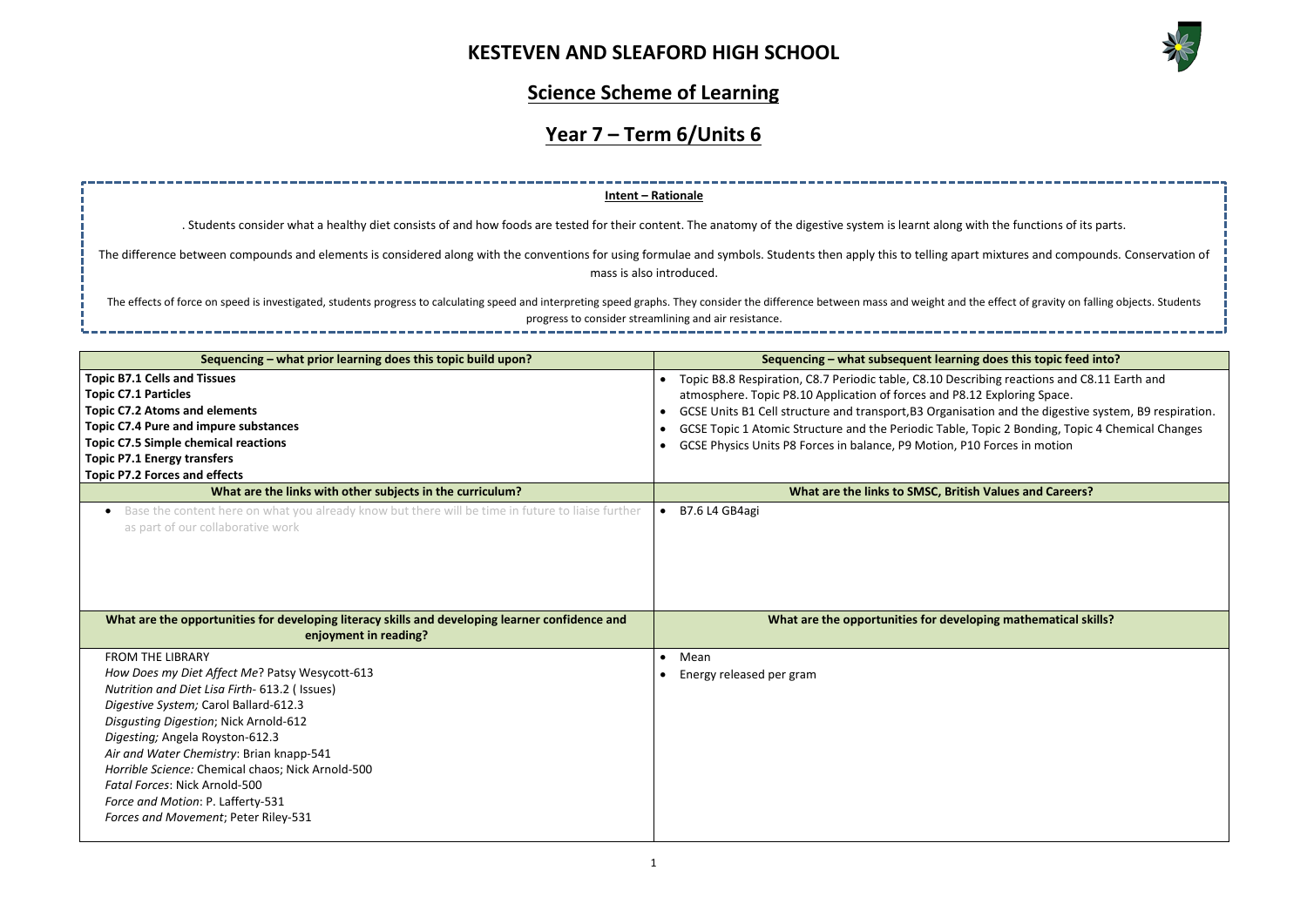

**g** the progress of students?

### **Science Scheme of Learning**

### **Year 7 – Term 6/Units 6**

#### **Intent – Concepts**

#### **What knowledge will students gain and what skills will they develop as a consequence of this topic?**

**Know**

- State the names of the 7 food groups. Safely test foods for the presence of food groups. State that different foods contain different amounts of energy and that this can be measured indirectly. Name some organs of the human digestive system.
- State the meaning of the term compound and give some examples. Recognise some elements and compounds from their symbols and formulae. Describe the difference between a mixture and a compound. State that mass is conserved in a reaction.
- Identify balanced and unbalanced forces. Explain how speed, distance and time are related to each other. Produce a simple distance time graph. Explain the differences between mass and weight.

- Give examples of foods containing these. Record results in a suitable way. Explain that experiments should repeated and means calculated in order to increase reliability. Describe the role of each digestive system organ.
- State the meaning of the term molecule. Represent elements and compounds using particle diagrams and formulae. Draw particle diagrams. Give some examples of reactions in which the mass seems to go up or down.
- Carry out an investigation to find out what is meant by 'constant speed'. Carry out an experiment to find the effect of changing the height of a slope on the time it takes a ball to cover a set distance. Decide on a suitab graph. Carry out a fair test to investigate the effect that area has on the motion of a various sizes of cake case.

#### **Apply**

- Discuss the need for a balanced diet. Recall that tests can be performed to identify different food groups in samples. Design an experiment using appropriate control variables to ensure a fair test. Explain what happens as through the digestive system.
- Describe that the properties of a compound are different from the properties of the elements it is made from. Name some compounds from their formulae. Give some examples of mixtures and some examples of compounds. Explain examples still obey the law of conservation of mass.
- Describe how forces can alter the speed or direction of an object. Explain how speed, distance and time are related to each other and use the formula to calculate various speeds. Calculate speed from a distance time graph. drag/air resistance opposes motion like friction.

| What subject specific language will be used and developed in this topic? | What opportunities are available for assessing |
|--------------------------------------------------------------------------|------------------------------------------------|
|                                                                          |                                                |

#### **Extend**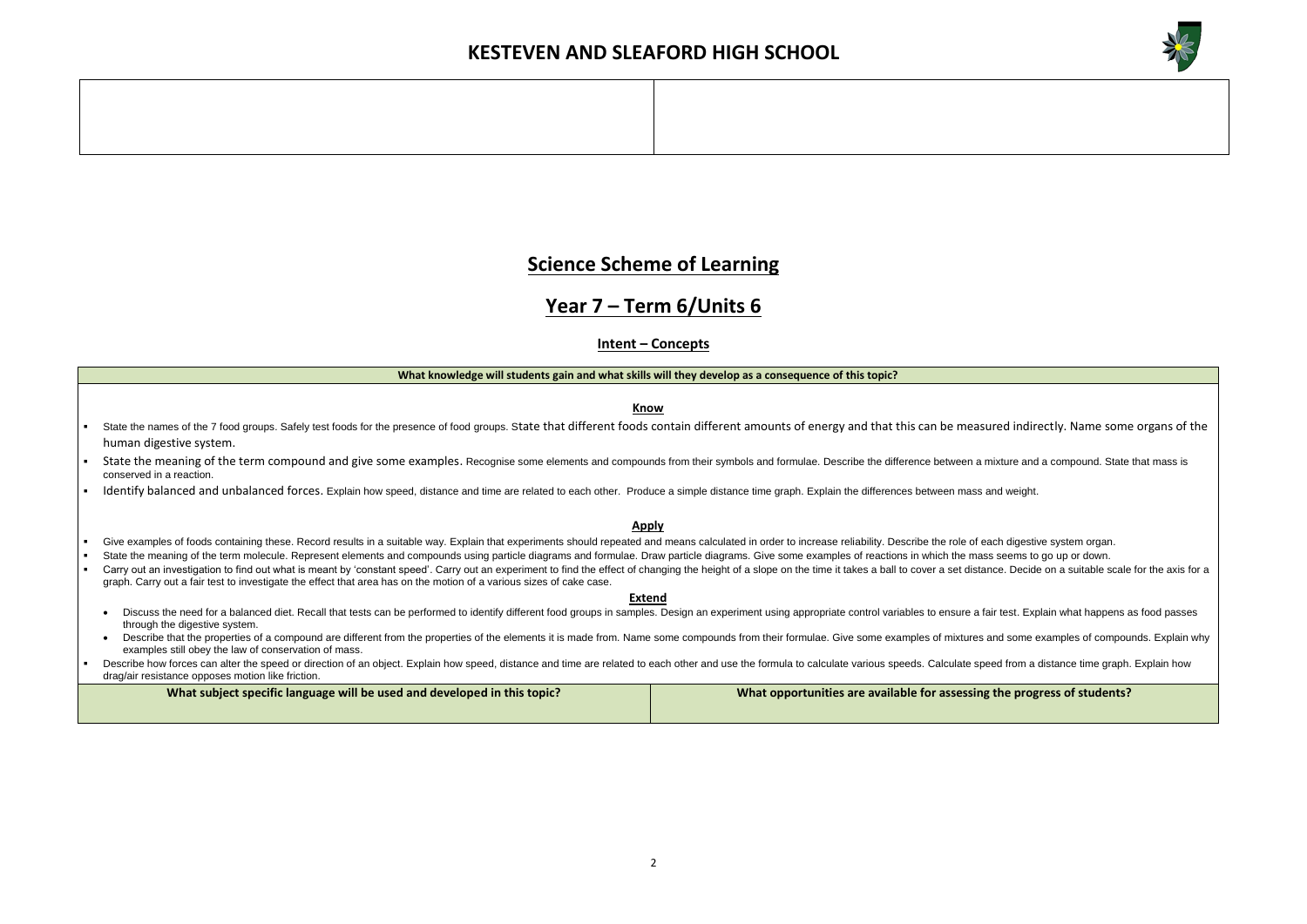

| Word                       | Definition                                                                                                                                                                                                                                                                                                            |
|----------------------------|-----------------------------------------------------------------------------------------------------------------------------------------------------------------------------------------------------------------------------------------------------------------------------------------------------------------------|
| Absorption                 | The process by which a substance moves from one place into another substance or place<br>(usually by diffusion or osmosis).                                                                                                                                                                                           |
| Anaemia                    | A condition that occurs when there are not enough red blood cells in someone's blood.<br>This can be caused by a lack of iron in the diet, because iron is an essential part of<br>haemoglobin, which is the pigment in red blood cells that carries oxygen.                                                          |
| <b>Balanced diet</b>       | A diet that contains appropriate amounts of all the food types. Eating a balanced diet<br>helps us to stay healthy. A balanced diet will be different for different people, depending<br>on their age, what job they do, how active they are and so on.                                                               |
| <b>Benedict's solution</b> | A solution that is used to test for the presence of reducing sugars, including glucose,<br>lactose and maltose. If a very small amount of a suitable sugar is present, the result is a<br>colour change from blue to green. If more sugar is present, the blue solution changes to<br>yellow, orange or red.          |
| <b>Biuret reagent</b>      | A chemical test that is used to detect the presence of protein in a sample of food. If<br>protein is present, the solution turns from blue to purple.                                                                                                                                                                 |
| Carbohydrate               | A chemical that is made from carbon, hydrogen and oxygen. Carbohydrates are<br>important in the diet because they act as a short-term energy store. In the diet,<br>carbohydrates can either be simple, such as sugars, or complex, such as starch.                                                                   |
| Catalyst                   | A substance that speeds up a chemical reaction without being used up or chemically<br>changed. Catalysts are usually specific to one of a few chemical reactions. Biological<br>catalysts that act in cells or organisms are made from proteins and are called enzymes.                                               |
| <b>Deficiency disease</b>  | A disease caused by lack of a mineral or vitamin in the diet.                                                                                                                                                                                                                                                         |
| <b>Digestion</b>           | The process of breaking food down into useful small molecules that can then be<br>absorbed into cells. In humans, digestion begins in the mouth with chewing (an example<br>of physical digestion) and then continues with chemical digestion in the stomach and<br>intestines, as a result of the action of enzymes. |
| <b>Digestive system</b>    | The set of organs in the body that is responsible for digestion. These include the<br>stomach, intestines and liver.                                                                                                                                                                                                  |
| <b>Enzyme</b>              | A complex molecule found in cells of an organism that speeds up biochemical reactions.                                                                                                                                                                                                                                |
| Fat                        | A group of chemical compounds made from carbon, hydrogen and oxygen that are made<br>by animals and plants as a way to store energy.                                                                                                                                                                                  |
| <b>Fibre</b>               | When used to describe part of the diet, fibre refers to plant material (cellulose) that<br>cannot be digested by humans. It is essential in order to keep the intestines healthy,<br>providing them with solid material that the muscular walls can push along.                                                       |
| <b>Gut flora</b>           | A general term for bacteria that live inside the digestive system.                                                                                                                                                                                                                                                    |
| <b>Iodine solution</b>     | A dark brown solution that can be used to test for the presence of starch. If starch is<br>present, the positive result is a blue-black colour.                                                                                                                                                                       |
| Large intestine            | The part of the digestive system that absorbs water and forms faeces from undigested<br>food. It is also known as the colon.                                                                                                                                                                                          |

- B7.6 L3 making and recording observations.
- Show you can challenge: C7.6 L1, C7.6 L2, C7.6 L3, P7.6 L1.
- Presenting and interpreting data C7.6 L4.
- Evaluation P7.6 L4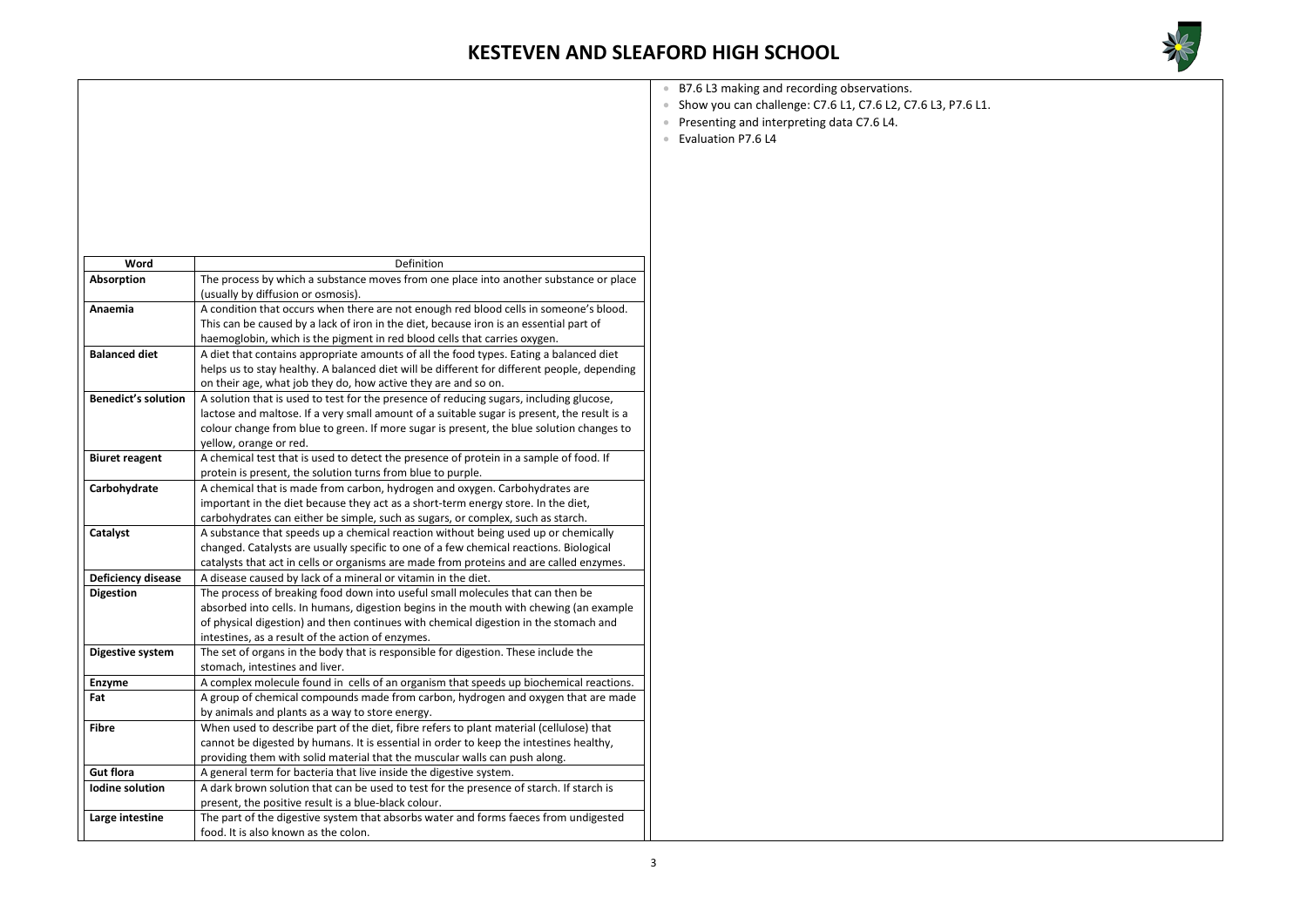

| <b>Mineral</b>                                                                                                   | When used to describe something in the diet, 'mineral' refers to a chemical element that   |  |
|------------------------------------------------------------------------------------------------------------------|--------------------------------------------------------------------------------------------|--|
|                                                                                                                  | is needed in small quantities in the diet in order for someone to stay healthy.            |  |
| <b>Obese</b>                                                                                                     | When a person is very overweight. Obesity can cause significant health problems,           |  |
|                                                                                                                  | including increased wear and tear on joints, increased risk of diabetes and increased risk |  |
|                                                                                                                  | of heart disease.                                                                          |  |
| Also known as the 'gullet', this is the tube from the throat to the stomach. Muscles in the<br><b>Oesophagus</b> |                                                                                            |  |
| wall of the oesophagus contract to push food down into the stomach. This process is                              |                                                                                            |  |
|                                                                                                                  | known as peristalsis.                                                                      |  |
| <b>Pancreas</b>                                                                                                  | An organ in the digestive system that secretes enzymes for digestion, as well as secreting |  |
|                                                                                                                  | the hormones insulin and glucagon, which regulate the amount of sugar circulating in       |  |
|                                                                                                                  | the blood and the amount of carbohydrate stored in the liver.                              |  |
| Protein                                                                                                          | A long molecule made up from many amino acids joined together. In the diet, proteins       |  |
|                                                                                                                  | are needed to repair tissues and for the growth of new cells.                              |  |
| <b>Respiration</b>                                                                                               | The chemical reactions that allow living things to release energy from compounds such      |  |
|                                                                                                                  | as glucose.                                                                                |  |
|                                                                                                                  | In general, aerobic respiration can be summarised with the following word equation:        |  |
|                                                                                                                  | glucose + oxygen $\rightarrow$ carbon dioxide + water                                      |  |
| <b>Rickets</b>                                                                                                   | A disease caused by a shortage of vitamin D in the body, usually because there is          |  |
|                                                                                                                  | insufficient vitamin D in the diet. This leads to a softening of the bones, mainly in      |  |
|                                                                                                                  | children. A common symptom is deformed, bowed legs.                                        |  |
| Salivary glands                                                                                                  | Glands in the mouth that produce saliva. Saliva is mainly water with some mucus,           |  |
|                                                                                                                  | antibacterial agents and digestive enzymes (mainly amylase).                               |  |
| <b>Scurvy</b>                                                                                                    | A disease caused by a lack of vitamin C in the diet. Scurvy can lead to spongy gums and    |  |
|                                                                                                                  | tooth loss. Scurvy was a problem on board ocean ships many years ago, when fresh fruit     |  |
|                                                                                                                  | and vegetables were not available.                                                         |  |
| <b>Small intestine</b>                                                                                           | The part of the digestive system in which the breakdown of complex molecules into          |  |
|                                                                                                                  | smaller molecules is completed and the nutrients are absorbed into the blood. In           |  |
|                                                                                                                  | humans it is around 7 m long, compared with the large intestine, which is approximately    |  |
|                                                                                                                  | 1.5 m long.                                                                                |  |
| <b>Stomach</b>                                                                                                   | A muscular organ in the digestive system in which food is digested by physical and         |  |
|                                                                                                                  | chemical digestion.                                                                        |  |
| Villi                                                                                                            | Finger-like projections lining the small intestine that increase the surface area for the  |  |
|                                                                                                                  | absorption of nutrient molecules from digestion.                                           |  |
| <b>Vitamin</b>                                                                                                   | An organic (carbon-based) compound that is needed by an organism in small amounts in       |  |
|                                                                                                                  | its diet because it cannot be made by the organism in sufficiently large quantities for    |  |
|                                                                                                                  | healthy life.                                                                              |  |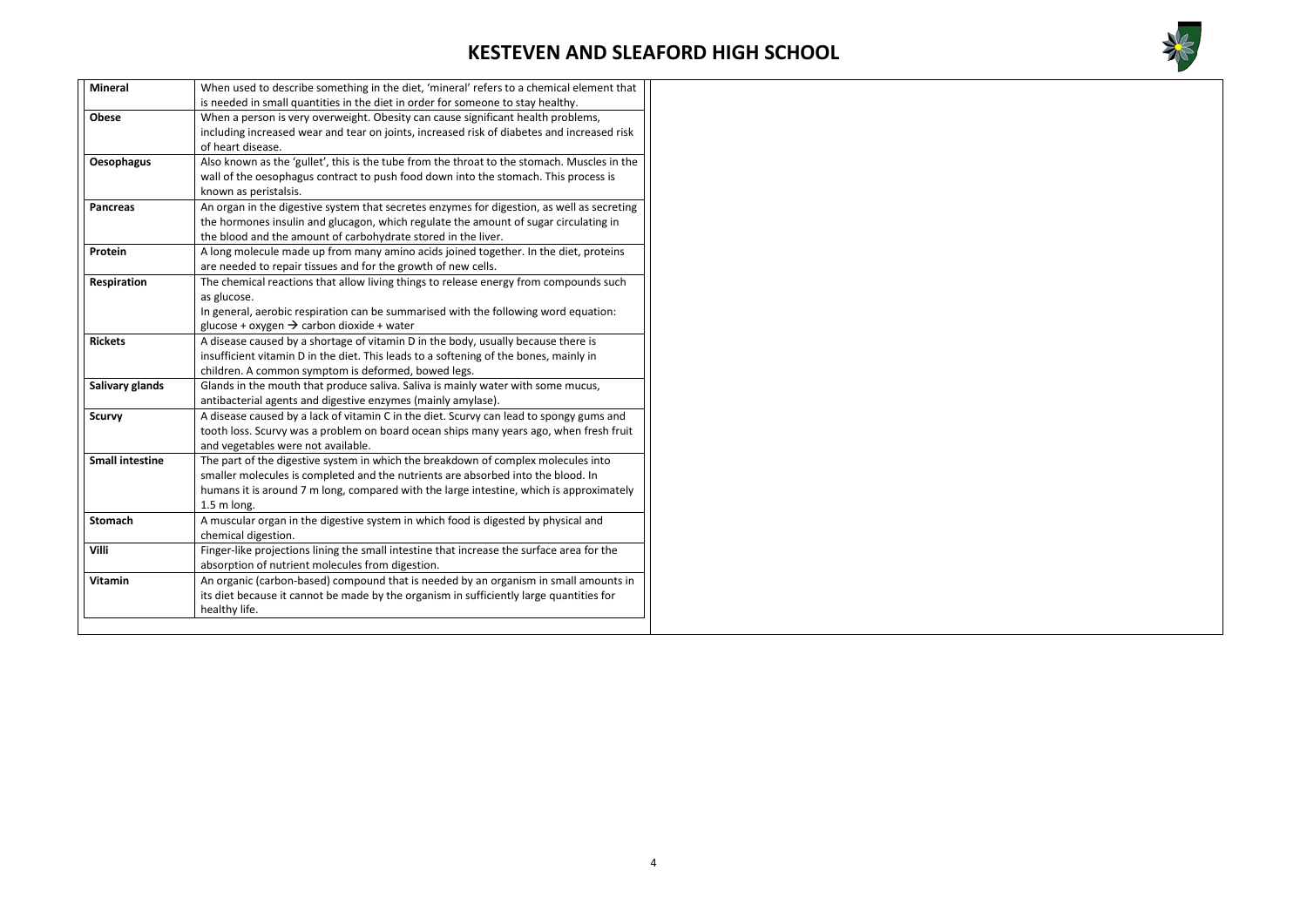

| Word<br>Definition<br>The smallest particle of an element. An atom contains a central nucleus (which<br>Atom<br>holds protons and neutrons) and this is surrounded by electrons orbiting in shells<br>(or energy levels). All atoms are electrically neutral because they have the same<br>number of protons and electrons. Atoms can be split apart into protons,<br>neutrons and electrons but they cannot then be considered a particular element.<br>A pure substance made from more than one element in which the atoms<br>Compound<br>combine in a fixed ratio. For example, the two elements hydrogen and oxygen<br>can react together to produce the compound water.<br>Examples of compounds include water, carbon dioxide, methane and sodium<br>chloride.<br><b>Electrolysis</b><br>Splitting up a pure liquid or dissolved compound using electricity. The liquid is<br>called the electrolyte and there are two electrodes dipped into it. These |
|---------------------------------------------------------------------------------------------------------------------------------------------------------------------------------------------------------------------------------------------------------------------------------------------------------------------------------------------------------------------------------------------------------------------------------------------------------------------------------------------------------------------------------------------------------------------------------------------------------------------------------------------------------------------------------------------------------------------------------------------------------------------------------------------------------------------------------------------------------------------------------------------------------------------------------------------------------------|
|                                                                                                                                                                                                                                                                                                                                                                                                                                                                                                                                                                                                                                                                                                                                                                                                                                                                                                                                                               |
|                                                                                                                                                                                                                                                                                                                                                                                                                                                                                                                                                                                                                                                                                                                                                                                                                                                                                                                                                               |
|                                                                                                                                                                                                                                                                                                                                                                                                                                                                                                                                                                                                                                                                                                                                                                                                                                                                                                                                                               |
|                                                                                                                                                                                                                                                                                                                                                                                                                                                                                                                                                                                                                                                                                                                                                                                                                                                                                                                                                               |
|                                                                                                                                                                                                                                                                                                                                                                                                                                                                                                                                                                                                                                                                                                                                                                                                                                                                                                                                                               |
|                                                                                                                                                                                                                                                                                                                                                                                                                                                                                                                                                                                                                                                                                                                                                                                                                                                                                                                                                               |
|                                                                                                                                                                                                                                                                                                                                                                                                                                                                                                                                                                                                                                                                                                                                                                                                                                                                                                                                                               |
|                                                                                                                                                                                                                                                                                                                                                                                                                                                                                                                                                                                                                                                                                                                                                                                                                                                                                                                                                               |
|                                                                                                                                                                                                                                                                                                                                                                                                                                                                                                                                                                                                                                                                                                                                                                                                                                                                                                                                                               |
|                                                                                                                                                                                                                                                                                                                                                                                                                                                                                                                                                                                                                                                                                                                                                                                                                                                                                                                                                               |
|                                                                                                                                                                                                                                                                                                                                                                                                                                                                                                                                                                                                                                                                                                                                                                                                                                                                                                                                                               |
|                                                                                                                                                                                                                                                                                                                                                                                                                                                                                                                                                                                                                                                                                                                                                                                                                                                                                                                                                               |
|                                                                                                                                                                                                                                                                                                                                                                                                                                                                                                                                                                                                                                                                                                                                                                                                                                                                                                                                                               |
| electrodes are connected to a DC power supply and elements form at each                                                                                                                                                                                                                                                                                                                                                                                                                                                                                                                                                                                                                                                                                                                                                                                                                                                                                       |
| electrode when the current flows.                                                                                                                                                                                                                                                                                                                                                                                                                                                                                                                                                                                                                                                                                                                                                                                                                                                                                                                             |
| Electrolysis is used for the extraction of aluminium and the purification of copper.                                                                                                                                                                                                                                                                                                                                                                                                                                                                                                                                                                                                                                                                                                                                                                                                                                                                          |
| <b>Element</b><br>A pure substance made from only one type of atom. There are approximately                                                                                                                                                                                                                                                                                                                                                                                                                                                                                                                                                                                                                                                                                                                                                                                                                                                                   |
| 100 elements and they are listed in the Periodic Table.                                                                                                                                                                                                                                                                                                                                                                                                                                                                                                                                                                                                                                                                                                                                                                                                                                                                                                       |
| <b>Mixture</b><br>A substance that is made from more than one element or compound that are                                                                                                                                                                                                                                                                                                                                                                                                                                                                                                                                                                                                                                                                                                                                                                                                                                                                    |
| not chemically bonded to each other. The components of a mixture are not                                                                                                                                                                                                                                                                                                                                                                                                                                                                                                                                                                                                                                                                                                                                                                                                                                                                                      |
| present in a fixed ratio and can often be separated relatively easily using physical                                                                                                                                                                                                                                                                                                                                                                                                                                                                                                                                                                                                                                                                                                                                                                                                                                                                          |
| processes such as filtration and distillation.                                                                                                                                                                                                                                                                                                                                                                                                                                                                                                                                                                                                                                                                                                                                                                                                                                                                                                                |
| Seawater is a mixture, and so is air.                                                                                                                                                                                                                                                                                                                                                                                                                                                                                                                                                                                                                                                                                                                                                                                                                                                                                                                         |
| <b>Molecule</b><br>A cluster of atoms that are joined by covalent bonds. Molecules can therefore                                                                                                                                                                                                                                                                                                                                                                                                                                                                                                                                                                                                                                                                                                                                                                                                                                                              |
| only be made from non-metal atoms.                                                                                                                                                                                                                                                                                                                                                                                                                                                                                                                                                                                                                                                                                                                                                                                                                                                                                                                            |
| The mass of an atom in terms of the total number of protons and neutrons in its<br><b>Relative atomic</b>                                                                                                                                                                                                                                                                                                                                                                                                                                                                                                                                                                                                                                                                                                                                                                                                                                                     |
| nucleus. The relative atomic mass is given on the Periodic Table.<br>mass                                                                                                                                                                                                                                                                                                                                                                                                                                                                                                                                                                                                                                                                                                                                                                                                                                                                                     |
| For example, carbon has 6 protons and 6 neutrons. So its relative atomic mass<br>$(RAM)$ is $6 + 6 = 12$ .                                                                                                                                                                                                                                                                                                                                                                                                                                                                                                                                                                                                                                                                                                                                                                                                                                                    |
| <b>Relative formula</b><br>The sum of relative atomic masses in a compound, or in an element where more                                                                                                                                                                                                                                                                                                                                                                                                                                                                                                                                                                                                                                                                                                                                                                                                                                                       |
| than one atom of the element is bonded together in a molecule.<br>mass                                                                                                                                                                                                                                                                                                                                                                                                                                                                                                                                                                                                                                                                                                                                                                                                                                                                                        |
| The relative formula mass (RFM) of water (H <sub>2</sub> O) is $1+1+16 = 18$ .                                                                                                                                                                                                                                                                                                                                                                                                                                                                                                                                                                                                                                                                                                                                                                                                                                                                                |
| The RFM of an oxygen molecule $(O_2)$ is $16+16 = 32$ .                                                                                                                                                                                                                                                                                                                                                                                                                                                                                                                                                                                                                                                                                                                                                                                                                                                                                                       |
| <b>Thermal</b><br>A type of chemical reaction in which a compound splits up when it is heated.                                                                                                                                                                                                                                                                                                                                                                                                                                                                                                                                                                                                                                                                                                                                                                                                                                                                |
| decomposition<br>These reactions absorb a lot of energy and usually take place at very high                                                                                                                                                                                                                                                                                                                                                                                                                                                                                                                                                                                                                                                                                                                                                                                                                                                                   |
| temperatures.                                                                                                                                                                                                                                                                                                                                                                                                                                                                                                                                                                                                                                                                                                                                                                                                                                                                                                                                                 |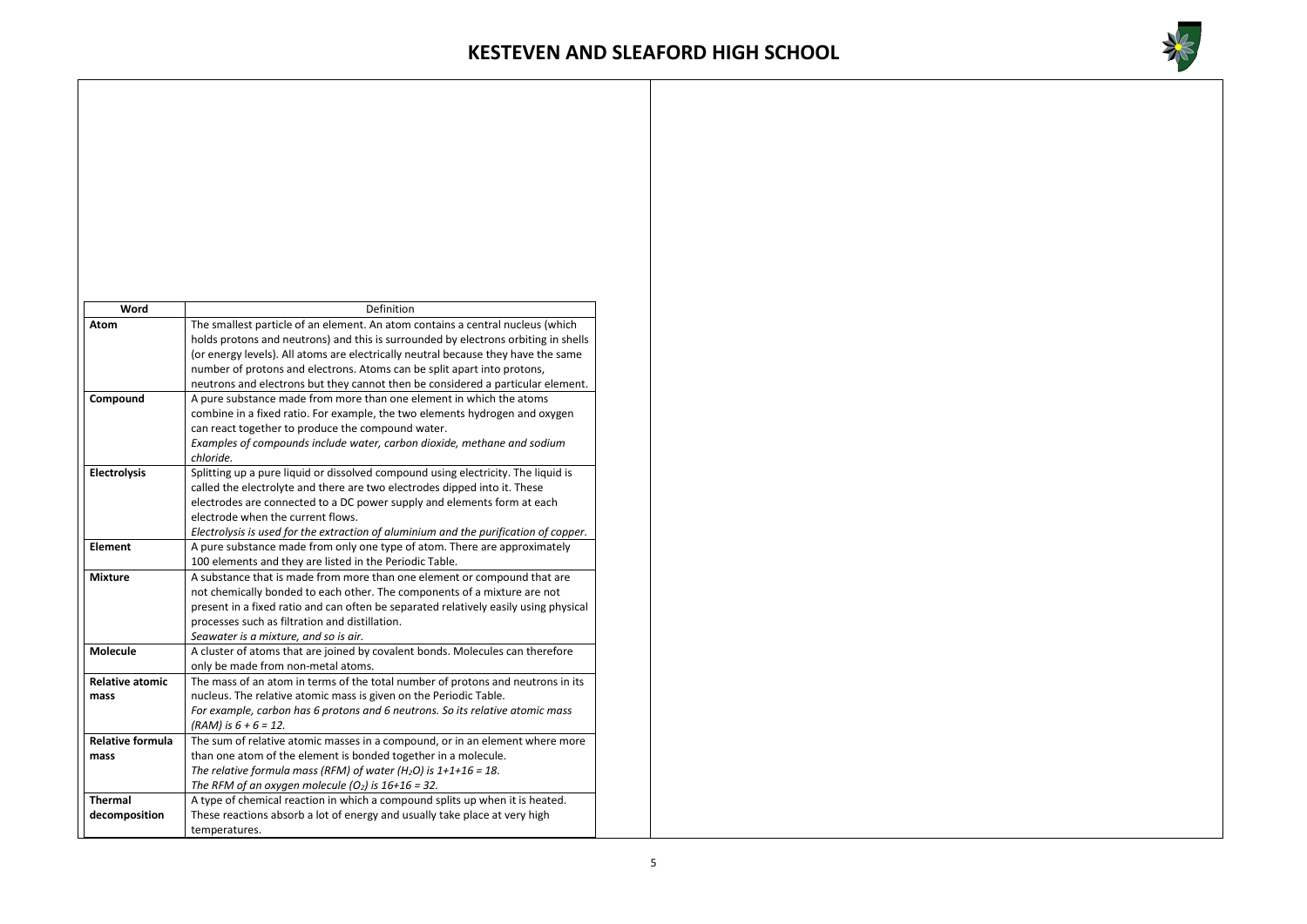

| Word                            | <b>Definition</b>                                                                                                                                                                                                                                                                                                                                                                                                                                                   |
|---------------------------------|---------------------------------------------------------------------------------------------------------------------------------------------------------------------------------------------------------------------------------------------------------------------------------------------------------------------------------------------------------------------------------------------------------------------------------------------------------------------|
| Accelerate                      | When something increases its velocity (or speed). Acceleration can also be<br>used to describe when something slows down, but in this case it will have a<br>negative value.                                                                                                                                                                                                                                                                                        |
| Air resistance or drag          | A force that acts on a moving object as it passes through air, acting in the<br>opposite direction to the direction of travel and thus having the effect of<br>slowing the object down or preventing it from accelerating.                                                                                                                                                                                                                                          |
| Decelerate                      | To slow down. Deceleration can also be expressed as 'negative acceleration'.                                                                                                                                                                                                                                                                                                                                                                                        |
| Force                           | An action that can stretch or compress an object, or cause it to speed up, slow<br>down or change its direction of motion.                                                                                                                                                                                                                                                                                                                                          |
| Gradient                        | On a graph, the gradient is the steepness of the line. This is calculated by<br>dividing the increase in the y-value by the increase in the x-value. A line with a<br>positive gradient extends upwards to the right. A straight line has a constant<br>gradient.<br>The gradient of a line graph can tell us useful information. For example, the<br>gradient of a distance-time graph is the speed; the gradient of a velocity-time<br>graph is the acceleration. |
| Gravitational field<br>strength | This is a measurement of the effect of gravity on a given mass on a particular<br>planet. On Earth, gravity exerts a force that is approximately 10 newtons on<br>each kilogram of mass.                                                                                                                                                                                                                                                                            |
|                                 | The amount of matter in an object, measured in kilograms. Mass is the same<br>anywhere in the universe - unlike weight (measured in newtons), which depends<br>on the mass and the gravitational field strength.                                                                                                                                                                                                                                                    |
| Mass                            |                                                                                                                                                                                                                                                                                                                                                                                                                                                                     |
| Speed                           | A measurement of how fast something is going. Speed is calculated by dividing<br>the distance travelled by the time taken to travel that distance. Common units<br>for speed include metres per second (m/s) and kilometres per hour (km/h).                                                                                                                                                                                                                        |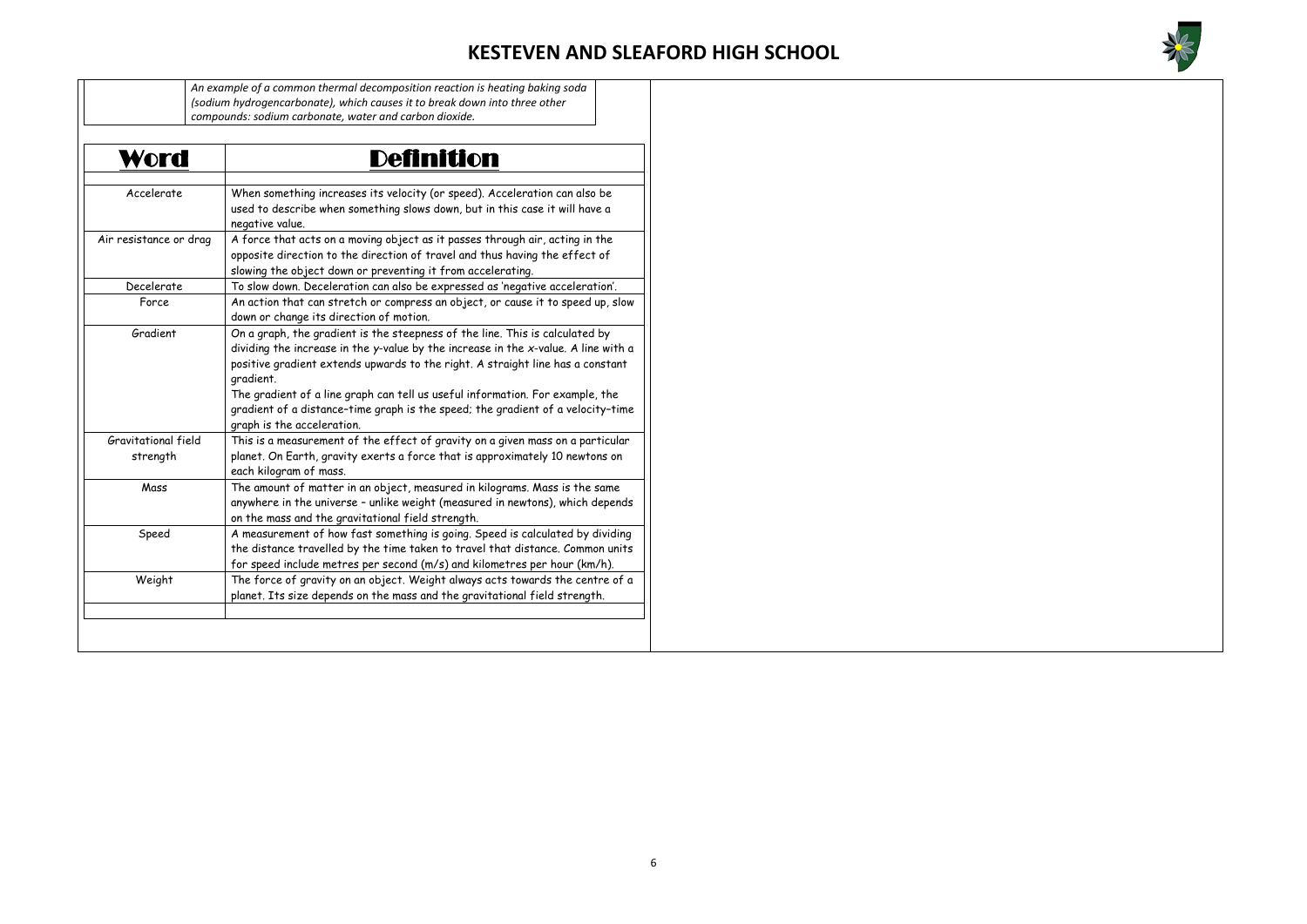

**Intent – Concepts**

| Lesson title<br><b>Higher level</b><br><b>Learning</b>                                  | <b>Suggested activities and resources</b> |
|-----------------------------------------------------------------------------------------|-------------------------------------------|
| challenge<br>challenge<br>Can I discuss                                                 |                                           |
| Can I state<br><b>B7.6 L1 Food</b><br>the names of<br>the need for                      |                                           |
| the 7 food<br>a balanced<br>groups<br>groups?<br>diet?                                  |                                           |
| Can I recall<br>Can I safely<br><b>B7.6 L2 Food</b><br>test foods for<br>that tests can |                                           |
| be performed<br>the presence<br>tests                                                   |                                           |
| to identify<br>of food<br>different food<br>groups?                                     |                                           |
| groups in                                                                               |                                           |
| samples?                                                                                |                                           |
| Can I state<br>Can I<br><b>B7.6 L3</b>                                                  |                                           |
| that<br>design an<br><b>Energy in</b>                                                   |                                           |
| different<br>experiment                                                                 |                                           |
| using<br>foods<br>food<br>contain                                                       |                                           |
| appropriate<br>different<br>control                                                     |                                           |
| variables to<br>amounts of                                                              |                                           |
| energy and<br>ensure a                                                                  |                                           |
| that this<br>fair test?                                                                 |                                           |
| can be                                                                                  |                                           |
| measured                                                                                |                                           |
| indirectly?                                                                             |                                           |
| Can I<br>Can I name<br><b>B7.6 L4 The</b>                                               |                                           |
| explain<br>some                                                                         |                                           |
| <b>Digestive</b><br>what<br>organs of                                                   |                                           |
| the human<br>happens as<br>system                                                       |                                           |
| digestive<br>food passes                                                                |                                           |
| system?<br>through                                                                      |                                           |
| the<br>digestive                                                                        |                                           |
| system?                                                                                 |                                           |
| Can I<br>Can I state<br>C7.6 L1                                                         |                                           |
| describe that<br>the<br>the                                                             |                                           |
| <b>Combining</b><br>meaning of<br>properties of                                         |                                           |
| a compound<br><b>Elements</b><br>the term<br>are different                              |                                           |
| compound<br>from the                                                                    |                                           |
| and give<br>properties of<br>the elements                                               |                                           |
| some<br>it is made                                                                      |                                           |
| examples?<br>from?                                                                      |                                           |
| Can I name<br>Can I<br><b>C7.6 L2 The</b><br>some<br>recognise                          |                                           |
| compounds<br>some<br>chemists                                                           |                                           |
| from their<br>elements<br>formulae?<br>and                                              |                                           |
| code<br>compounds                                                                       |                                           |
| from their                                                                              |                                           |